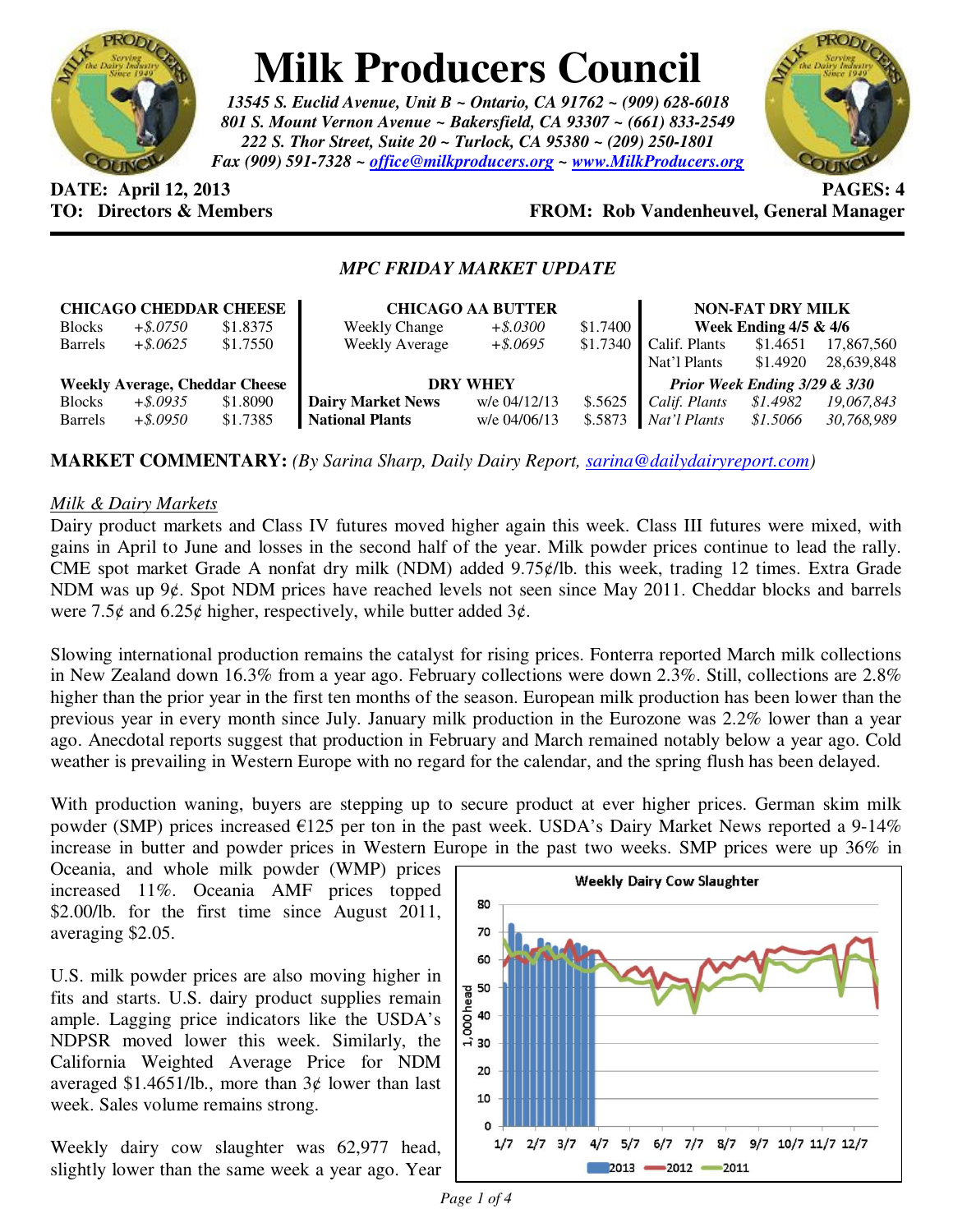to date slaughter is up 4.6% from a year ago. Regional trends are beginning to change, with slaughter slowing from very high levels in the West and accelerating in the Midwest.



Perhaps the regional changes in dairy cow slaughter are an indication of changing forage prices and their impact on dairy profit margins. Hay prices have stabilized in the West, but continue to rise in the Midwest. According to the University of Wisconsin Extension's Weekly Hay Market Report, large square hay bales averaged over \$300/ton in the Midwest last week. Midwest hay prices have surpassed California hay prices in the past couple months, which is unusual as hay in the Midwest is of variable quality and the average price is typically lower than the California market.

As noted previously, the strength of the powder market relative to the cheese market represents

another shift in regional advantages that improves competitiveness in California relative to cheese-producing states in the Midwest. This too may be a factor behind the changing slaughter trends.

#### *Grain and Hay Markets*

Feed prices rebounded this week, as market bears wore out their welcome. Corn prices remain well below the levels that prevailed ahead of the shockingly large Grain Stocks report, but they regained  $30¢$  this week. Wheat prices were up  $15¢$  and soybeans added a half dollar. Chinese wheat prices are at record highs, allowing a margin for U.S. imports. Indeed, USDA announced a sale of 13.2 million bushels of new crop soft red winter wheat to China. That is the largest Chinese purchase of U.S. winter wheat since 1994, but before the sale was confirmed, the rumor mill had been well greased with tales of huge wheat sales to China, and the final sales volume was actually disappointing.

Chinese soybean imports in March totaled 3.84 million metric tons (MMT), up 2.9 MMT from February. However, January through March imports are 13% lower than last year, and China's National Grain and Oils Information Center said 2012-13 soybean imports could fall below year ago levels for the first time in nearly a decade. The bird flu has claimed the lives of ten people and killed demand for poultry. Yum! Brands reported a 16% slide in sales at KFC stores in China. In some provinces, tens of thousands of birds have been slaughtered, and this is reducing feed demand for soybean meal.

Corn futures were supported this week by a sharp uptick in weekly ethanol production. For the week ending April 5, production averaged 854 thousand barrels per day, the highest weekly production level since June, before the drought raised corn prices.

Aside from a brief warm spell, it has been cold and dreary in the Midwest. This has helped to recharge soil moisture, but it has also delayed the start of planting season. It is too early for this delay to impact acreage decisions or yields, but it is never too early for delays to cause farmers concern. Bitter colds in the Plains are a bigger issue for the moment. The winter wheat crop has been exposed to lows in the 20s as far south as

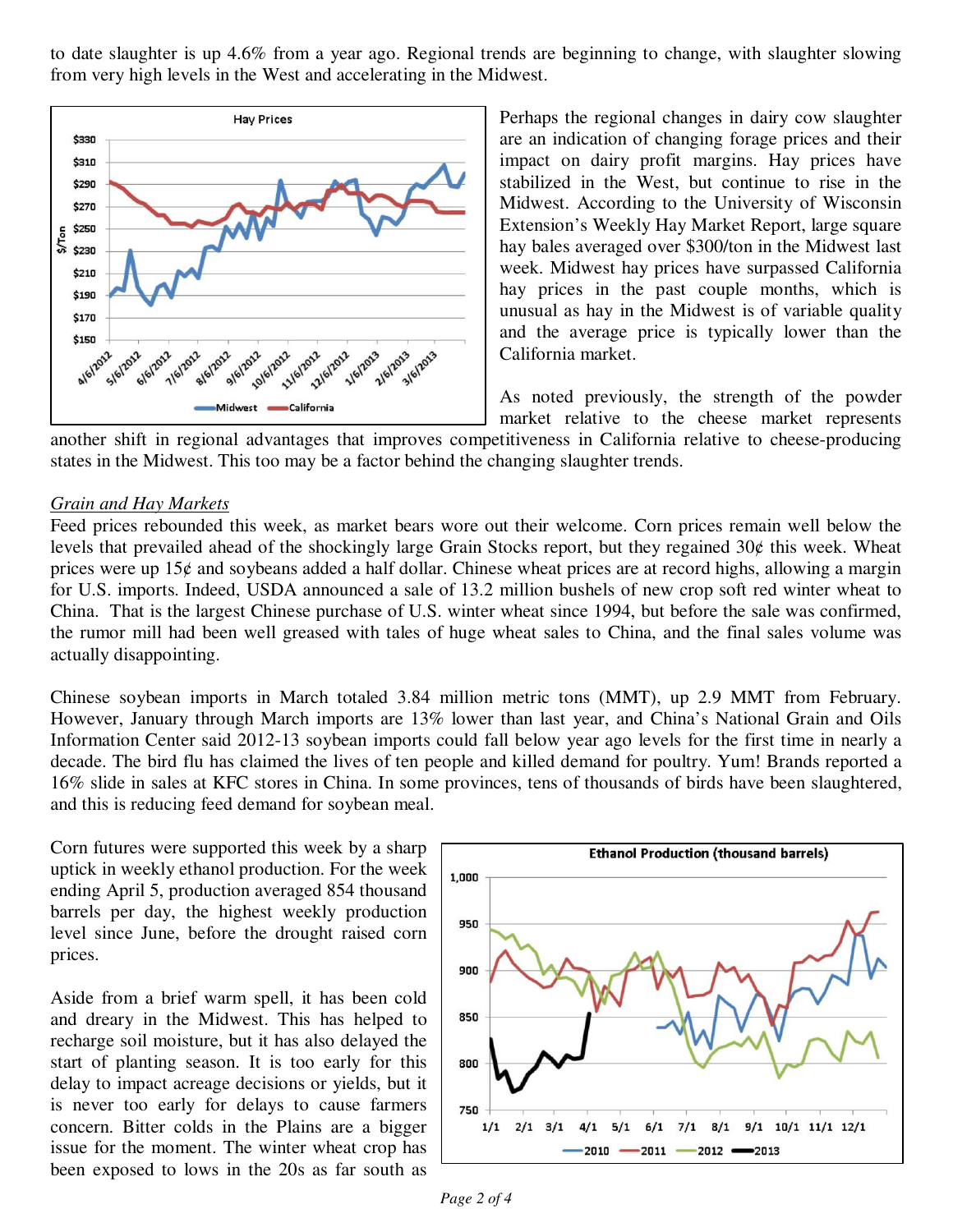Texas and more cold weather is expected late next week. Snow storms have walloped the Northern Plains just in time for calving season. Since Monday, Rapid City, South Dakota has received over 28" of snow. There is more in the forecast for next week. This year's beef calf crop was already the smallest on record since 1949. If these storms cause heavy death losses in cattle country, it will slow the necessary expansion of the beef cattle herd for another year, keeping beef supplies tight and prices high. This will put a floor under dairy cow prices and support cull cow revenue long into the future.

#### **\*\*\***

#### **FRED DOUMA'S PRICE PROJECTIONS…**

**Apr 12 Est: Quota cwt. \$18.95 Overbase cwt. \$17.25 Cls. 4a cwt. \$18.02 Cls. 4b cwt. \$16.77 Last Week: Quota cwt. \$18.76 Overbase cwt. \$17.06 Cls. 4a cwt. \$18.02 Cls. 4b cwt. \$16.36**  \*\*\*

**HEARING ON AB 31 RESCHEDULED FOR MAY 1<sup>ST</sup>:** *(By Rob Vandenheuvel)* This week, it was announced that the Assembly Ag Committee's hearing on AB 31, introduced by Assemblyman Richard Pan (D-Lodi), would be postponed until **Wednesday, May 1<sup>st</sup>** at 1:30 pm in Room 126 in the State Capitol Building. As a reminder, AB 31 would result in the California Class 4b price (for milk sold to California's cheese manufacturers) tracking in a closer relationship with the Federal Order Class III price (which is used as the benchmark price for comparable milk sold around the country).

For those making plans to attend the hearing – *which is hopefully a significant number of dairy farmers* – please update your schedules to reflect the new hearing date. We look forward to presenting our case to the seven members of the Assembly Ag Committee that our state law needs to be updated to ensure that California dairy farmers are able to operate under a pricing structure comparable to our colleagues around the country. So stay tuned…

**BIPARTISAN CONGRESSIONAL COALITION INTRODUCES BILL TO REFORM THE ETHANOL MANDATE:** *(By Rob Vandenheuvel)* This week, H.R. 1462, the "RFS Reform Act of 2013," was introduced in the U.S. House of Representatives. The bill, which would remove corn-based ethanol from the "Renewable Fuel Standard" (RFS, also referred to as the "ethanol mandate"), was introduced by a bipartisan coalition of 22 members of Congress.

The RFS has become an increasingly controversial issue in Washington, DC, as more and more of our valuable corn supply continues to make its way into ethanol plants, largely due to the government's role in mandating it through the RFS. Combine the government-mandated demand for corn-based ethanol with last year's droughtdiminished crop, and we have seen (and felt) the results: record high feed costs for our nation's dairy farms. MPC would like to thank the following California Congressmen who have already co-sponsored H.R. 1462:

• Rep. John Campbell (R-Irvine)

• Rep. Doug LaMalfa (R-Redding)

• Rep. Jim Costa (D-Fresno/Merced)

• Rep. David Valadao (R-Hanford)

For the past couple years, MPC has been working on this important issue with a broad coalition in Washington, DC. The coalition represents not only livestock agriculture (including dairy, turkey, meat, chicken, etc.), but also taxpayer advocates, restaurant groups, environmental organizations, hunger advocates and boating groups. We want to thank these organizations for their tireless work in keeping this issue on the forefront and working with Members of Congress throughout the U.S. as we try to address this policy that has been devastating to the endusers of our valuable national corn supply. Below are the members of this coalition that have thrown their support behind H.R. 1462:

- Action Aid USA
- American Frozen Food Institute
- American Meat Institute (AMI)
- **California Dairy Campaign**
- California Poultry Federation
- Chicken and Egg Association of Minnesota
- Competitive Enterprise Institute
- **Dairy Producers of New Mexico**
- **Dairy Producers of Utah**
- Environmental Working Group